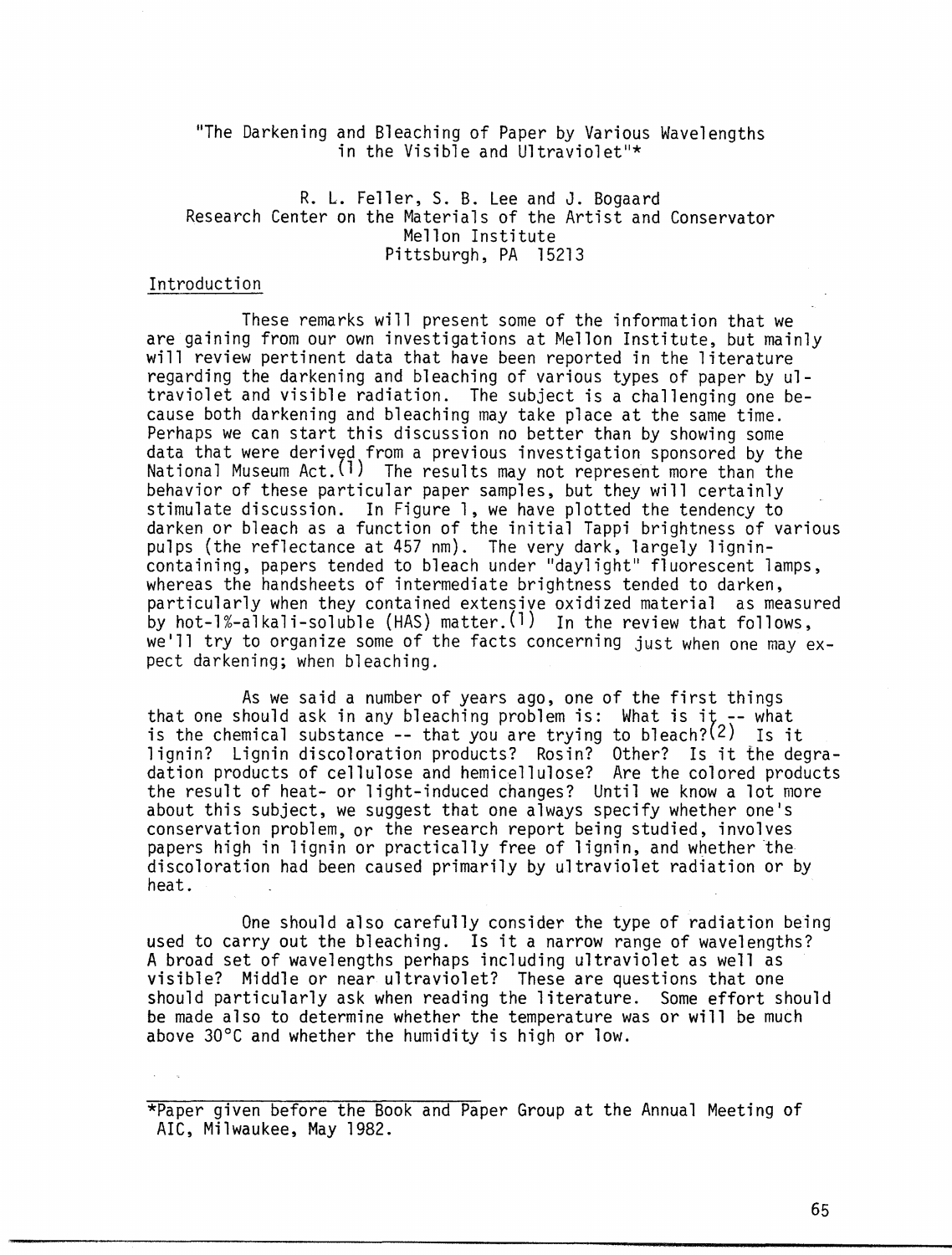### Importance of Wavelength in Papers High in Lignin

Let us begin by showing the results of some rather simple bleaching tests of our own involving various wavelengths of radiation and various types of paper, . Figures 2 and 3 confirm the statement that we emphasized earlier{l): under mild conditions lignin tends to bleach. Note in Figures 2 and 3 that considerable bleaching takes place under visible radiation alone (under the UF-4 filter). Even under a filter that transmits only visible radiation above 460 nm, bleaching takes place. $\sqrt{2}$ This is just as predicted by  $N$ olan, Van den Akker and Wink in 1945 *3),* later confirmed by Leary. 4,5) It is the ultraviolet that may cause darkening, as we see in Figure 4, where the unfiltered "daylight" fluorescent lamps cause some darkening in groundwood pulp. We believe that this may be due to the fact that this particular groundwood pulp sample had a high concentration of alkalisensitive groups, as evidenced by the high hot-1%-alkali (HAS) matter,  $(1)$ rather than having a high percentage of lignin. The fact that there is little change observed when the sheets made from this pulp was irradiated by visible radiation alone may be due to the fact that both the darkening and bleaching effects were balancing out. The fact that both processes tend to go on at the same time and that short-wavelength ultraviolet light tends to cause darkening of pulps that contain lignin is demonstrated in Figure 5; here, the same unbleached pulp shown in Figure 2 tended to darken at first; later,bleaching took over. This curve seems rather good evidence that the two processes of darkeninq and bleaching are going on at the same time. This same pulp, when bleached with chlorine dioxide or calcium hypochlorite,tended also to darken first, then bleach, when exposed to "daylight" fluorescent lamps.

These simple experiments indicate how important it is to consider the influence of wavelengths of radiation involved. Perhaps no better presentation of the basic facts can be cited than the work of Leary(4), shown in Figure 6 and in Tables 1 and 2. Leary used a monochromator to irradiate newsprint with narrow-band-widths of radiation (10 to 20 nm). As Figure 6, a qualitative representation of the information in Tables 1 and 2, indicates, darkening of newsprint, a pulp that undoubtedly contains considerable lignin, takes place principally under radiation between 360 and 390 nm in the near ultraviolet (defined as 320-400 nm) and bleaching occurs at wavelengths perhaps between 420 and 510 nm in the visible. We see in Figure 6 how confusing the results might be if one wished to irradiate such a paper with a source that contained both near ultraviolet and visible,such as the radiation from a carbon-arc fadeometer. One would have every reason to expect that both darkening and bleaching were going on at the same time under such a source or under a filter that transmitted radiation above 385 nm, as Nolan, <u>et</u>. <u>al</u>. used.<sup>(3)</sup> With such a filter, bleaching first occurred, then darkening in their experiments, leading them to conclude that there were at least two reactions going on.

The darkening of pulps that contain lignin was very well investigated in 1945 by Nolan and his co-workers.  $(3)$  We see their results in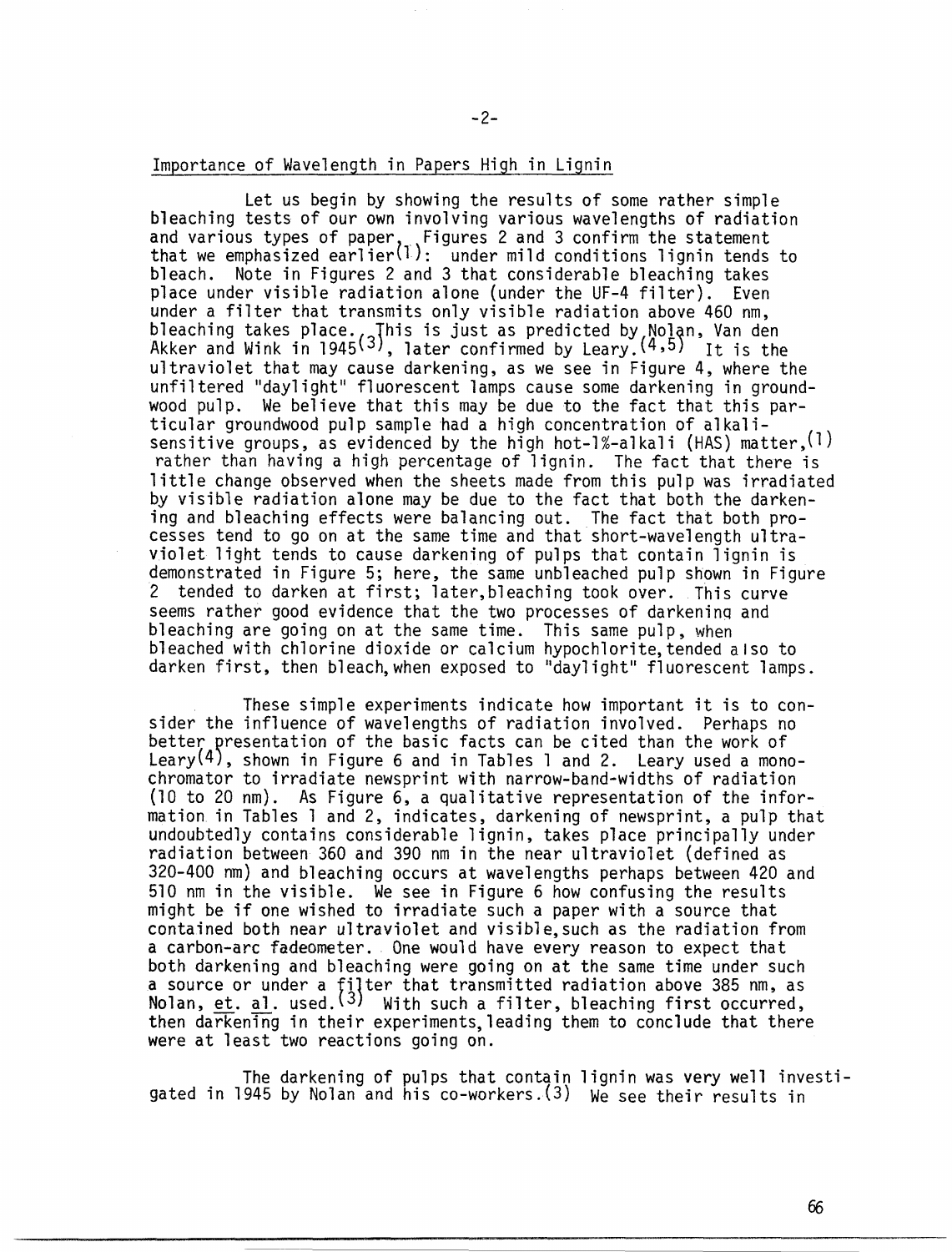Figure 7 where the absorption curve of various lignin-containing liquors is compared to the sensitivity of lignin to discoloration (called "fading" by these authors, but really referring to darkening). Figure 7 clearly indicates what we mean when we say that lignin tends to darken as increasingly lower wavelengths of ultraviolet are employed.

Figures 6 and 7 scarcely begin to tell the story; we see in Figure 8, taken from the work of Lin and Kringstad $\left(6\right),$  that irradiatic by the near ultraviolet caused the extinction coefficient to decrease in the ultraviolet region; in a sense, the lignin is fading in the ultraviolet. If one looks carefully at the curves in the region of 400 nm, however, one notices that the tail of the absorption curve after exposure is actually slightly higher as it enters the visible region. Apparently we have fading in the ultraviolet and increased absorption (darkening) in the visible.

Indeed, the change in the spectral absorption and reflectance curves is complex. If one simply measures the spectral reflectance curves in the visible region as, for example, in the case of wood pulps being extracted, in the work of Polcin and co-workers seen in Figure 9(7), we find that subtle changes in the reflectance curves can hardly be interpreted. If the two sets of curves are subtracted, however, as is done in their Fig. 7, we display the spectral absorption curve of the extracted material. Subtraction of curves has frequently proven useful in discoloration work, for by means of subtraction the nature of the colored substances that were developed or removed can be detected.

In Figures 10 and 11, taken from the work of Claesson, <u>et</u>. <u>al</u>.<sup>(8)</sup>, we see in detail the results of discoloration  $caused$  by 365 nm ultra $\overline{-}$ violet and bleaching brought about by the visible wavelength of 436 nm. These data represent the differences in percent reflectance after irradiation. In these curves, we see bleaching in the ultraviolet and darkening in the visible, with a peak of absorption around 430 nm. The shape of these absorption curves, in a sense, describes the colored matter that was formed upon irradiation by the ultraviolet. We also see the changes brought about during bleaching by 436 nm light.

Figures 10 and 11 (the authors' Figures 14 and 15) clearly demonstrate that one cannot learn very much about the discoloration and bleaching of pulps by consideration of the visible region alone (such as shown in Figure 9). It is in the ultraviolet that the absorption peaks, which depend upon the particular substances involved, occur.<sup>(9)</sup>

## Changes in Pure Cellulose

Thus far we haye been considering the changes in the spectra of pulps high in lignin.(9) The work of Silvy and LeNest(l0), on the other hand, specifically concerned the darkening of pure cellulose. Referring to Figure 12, we see, in Silvy and LeNest's Figure 2, the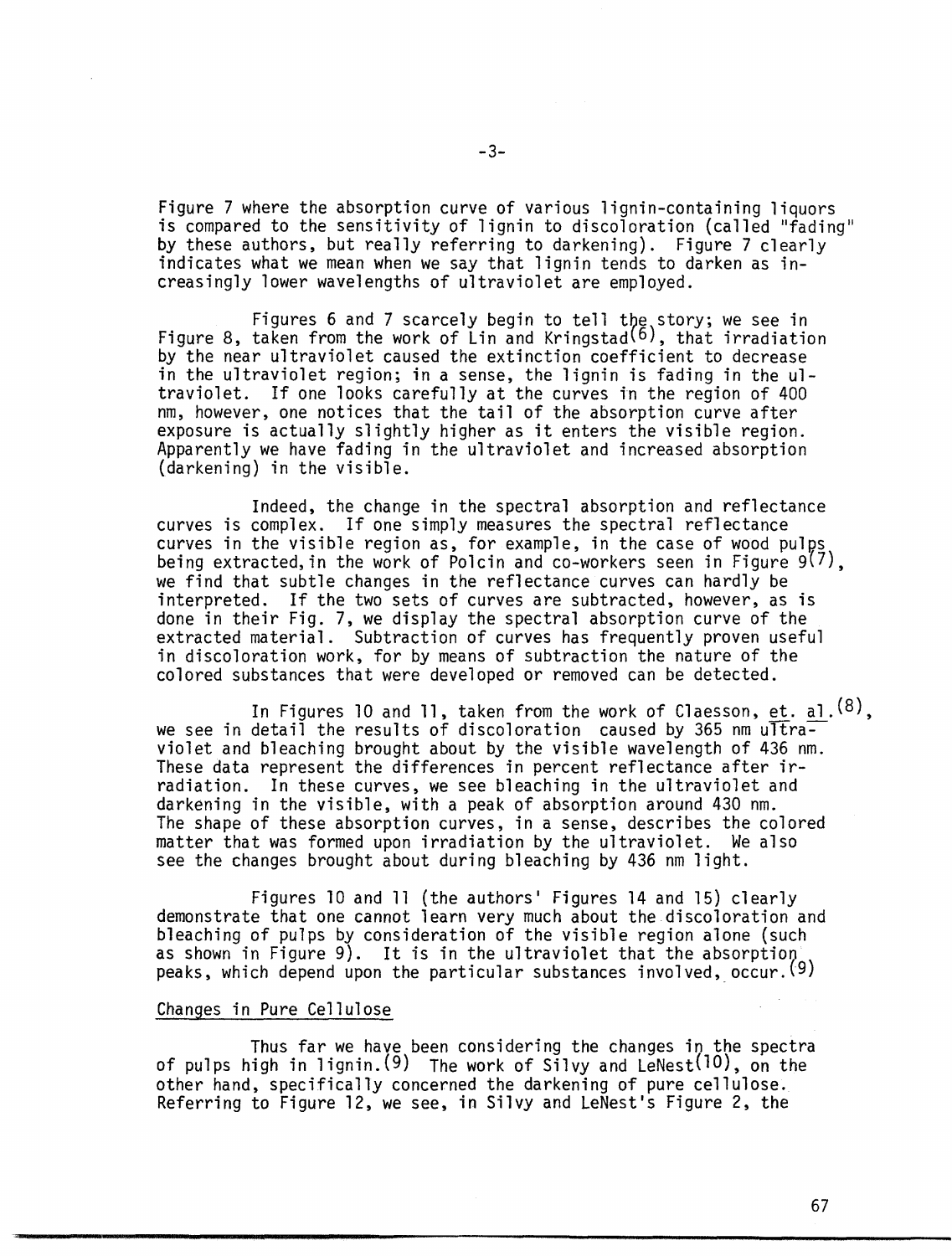effects of increased heating of cellulose and note the development of absorption peaks at 260, 310 and 420 nm. (PNCR% is essentially the relative post-color number,  $\Delta K/S/K/S.$ ) Curves 1, 2 and 3 in this figure are the results of heating the cellulose at 120°C in the dark for 13 hours, 148 hours and 3 months. Curves 4, 5 and 6 show the effects of exposure to simulated "daylight" in a Xenotest apparatus for 40 minutes, 6 hours and 70 hours, respectively. We know from our own work that thermally discolored cellulose tends to bleach, as stated earlier.<sup>(1)</sup> The authors point out that the peak absorption at 420 nm disappears most readily, the peak at 310 nm less readily and that at 260 nm is scarcely reduced at all by the light. This is a particularly illuminating illustration of the complexity of the darkening and bleaching phenomenon and shows clearly the importance of considering the absorption spectra in the ultraviolet in order to learn what is going on.

As mentioned, the work of Silvy and LeNest concerns the effects on thermally-darkened cellulose, not involving lignin. Their Figure 4, curve number 2 (in our Figure 12), shows the result of heating cellulose that had been oxidized by sodium periodate. Such material is known to have a high concentration of aldehyde, and perhaps some ketonic and acidic, groups; the authors wished to show that the absorp- tion peaks, when this chemically oxidized material is discolored by heat (curve 2 in their Figure 4), are much the same as those found in aged papers. Curve number 1 in their Figure 4 is based on the difference in reflectance just after the cellulose had been oxidized by the periodate; the peak at 260 nm, they point out, is likely to be due to carbonyl groups for it is present in this chemically-oxidized cellulose even before thermal aging.

#### Rate of Change; Post-Irradiation Effect

Having stressed that the most significant changes in the absorption spectra of pulps must be observed in the ultraviolet region, what else can we say on the basis of what has been published in the literature concerning the bleaching of darkened pulps by visible radiation? We can point out, from the work of Claesson, et. al.  $(8)$ , that the darkening caused by near ultraviolet takes place very rapidly at first and then tends to slow down, perhaps reaching a constant value (Figure 13; the authors' Figure 4). The same is true for bleaching; very rapid at first and then becoming negligible as the exposure is increased (Figure 14).

We also note that there is likely to be post-irradiation darkening. This is illustrated in Figures 10 through  $14.$  It is a phenomenon that was also pointed out by Silvy and LeNest.(10) Their Fig. 3 (our Figure 12), curve 1, shows the absorption curve after heating pure cellulose; curve 2 is the result after bleaching in "daylight" for  $70$ hours; and curve 3 is the intense absorption after reheating that paper in the absence of light for 25 days. Claesson's results reported in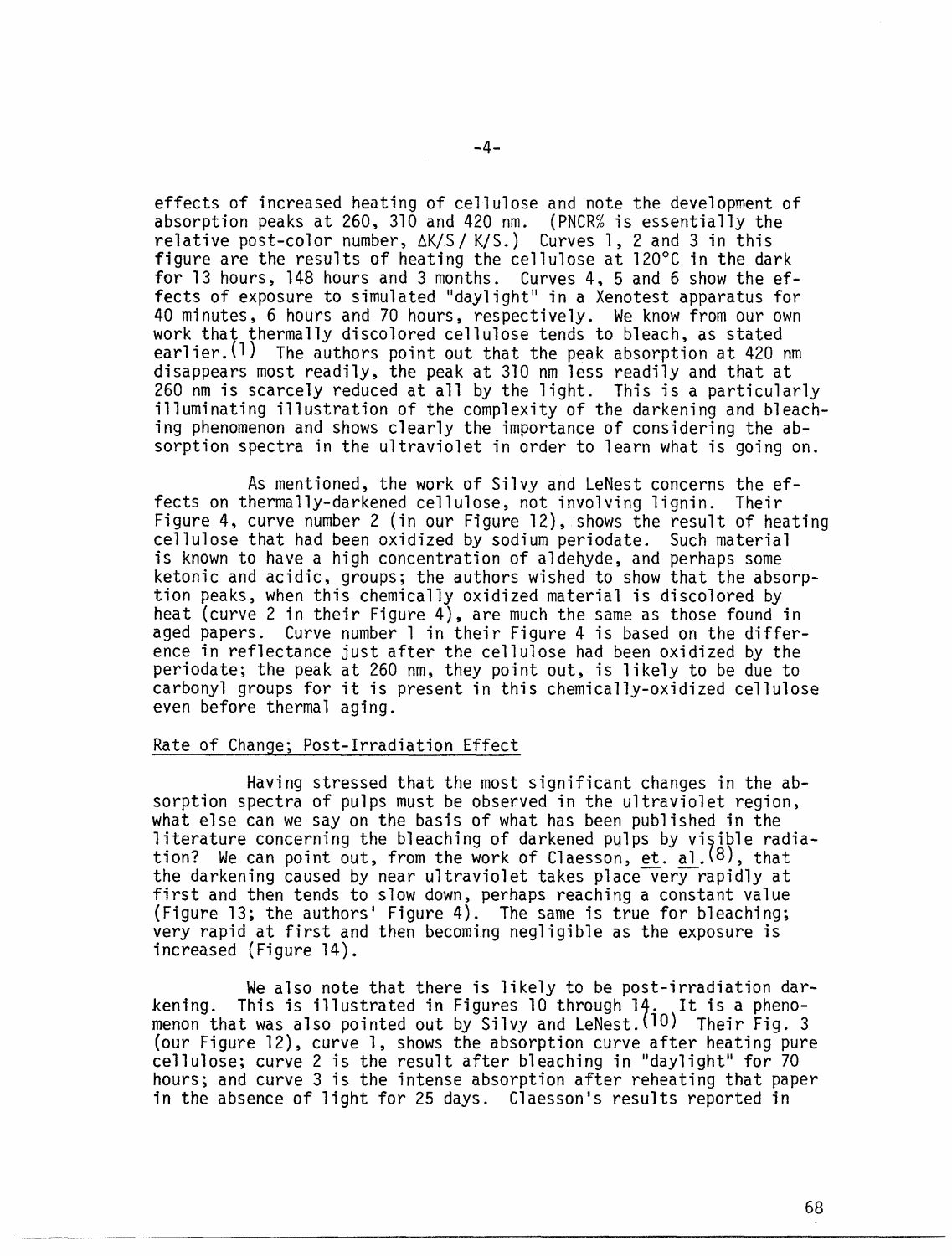Figures 10, 11, 13 and 14 are particularly convincing. At the present stage of our knowledge regarding the bleaching of papers by visible radiation, we believe that the possibility of a post-irradiation effect -that is, thermally-induced darkening that can occur after the papers have been exposed to light -- is the aspect of this procedure that must be investigated most carefully in the immediate future.

#### Summary

What can be said at the end of this brief review of the subject? In general, when moderate temperatures are involved, lignin tends to be darkened by ultraviolet radiation of decreasing wavelength, as shown by the work of Nolan, Van den Akker and Wink in 1945; discolored papers tend to be bleached by visible radiation, perhaps very much as Leary demonstrated for newsprint in 1967 and 1968. If radiation that contains both ultraviolet and visible is involved, both bleaching and darkening processes probably go on at the same time. If either effect predominates, the change appears to be rapid at first, and frequently tends towards a limit in the net change at any given temperature and humidity. The most significant changes in absorption tend to take place in the ultraviolet region; investigation of bleaching or darkening effects by measurement of changes in color and Tappi brightness alone are not likely to lead to major enlightenment. Until much more is learned about the processes, it is recommended that the wavelengths of radiation being employed be specified, the temperature and humidity of the samples noted and consideration given as to whether one is attempting to bleach primarily thermally or photochemically discolored lignin, degradation products of cellulose and hemicellulose, or both. An important aspect of photochemical bleaching of paper for future study is a postirradiation effect, darkening of the sheets that may largely be thermally induced.

The authors gratefully acknowledge that this work was supported in part by a grant from the National Museum Act in FY 1981.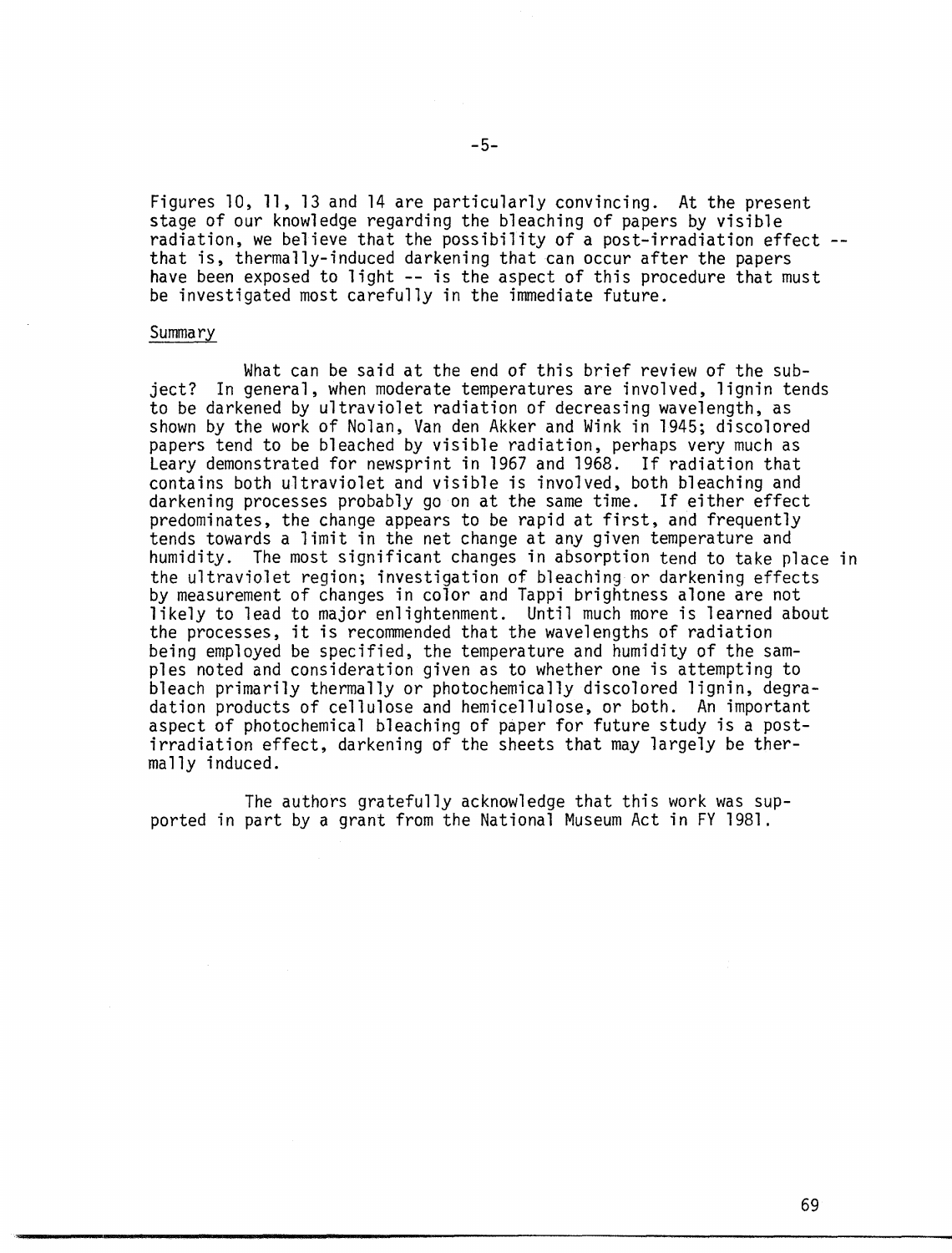## References

- 1. Lee, S. B., Bogaard, J. and Feller, R. L., "Concerning the Exposure of Paper to Light: Discoloration of Handsheets of Known Initial Lignin and Hot-Alkali-Soluble Content", Paper 81/14/4, 6th Triennial Meeting, ICOM Connnittee for Conservation, Ottawa (September 1981).
- 2. Feller, R. L., "Notes on the Chemistry of Bleaching", Bulletin of the American Group - IIC, 11, No. 2, 39-56 (1971).
- 3. Nolan, P., Van den Akker, J. A. and Wink, W. A., "The Fading of Groundwood by Light. II. The Physical Mechanism of Fading", Paper Trade Journal, 121, No. 11, Tappi Section 101-105 (1945).
- 4. Leary, G. L., "The Yellowing of Wood by Light", Tappi, 50, 17-19 (1967).
- 5. Leary, G. L., "The Yellowing of Wood by Light: Part II", Tappi, 51, 257-260 (1968).
- 6. Lin, S. Y. and Kringstad, K. P., 11Photosensitive Groups in Lignin and Lignin Model Compounds", Tappi, 53, 658-663 (1970).
- 7. Polcin, J., Wayman, M., Anderson, C. B. and Rapson, W. H., "Sapwood and Heartwood Groundwood of Western Hemlock and Jack Pine. Part l. Influence of Extractives on Optical Properties", Pulp and Paper Magazine of Canada, 69, No. 21, T410-T417 (1969).
- 8. Claesson, S., Olson, E. and Wennerblom, A., "The Yellowing and Bleaching by Light of Lignin-rich Papers and the Re-yellowing in Darkness", Svensk Papperstidning, 71, No. 8, 335-340 (1968).
- 9. Pew, J. C. and Connors, W. J., "Color of Coniferous Lignin", Tappi, 54, No. 2, 245-251 (1971).
- 10. Silvy, J. and LeNest, J. F., "Mise en evidence par diffusion de la lumiére d'un effet photochrome de la cellulose", Comptes Rendus Des Seances De L'Academie Des Sciences, Paris, Series C, Sciences Chimiques, 271, 221-224 (1970); see also "A Photochromic Effect Shown During the Ageing of a Cellulose Material by Heat and Light", Transactions of the Symposium held at Cambridge, September 1973, ed. F. Bolam. Technical Division, The British Paper and Board Industry Federation, Plough Place, Fetter Lane, London EC4A lAL (1976).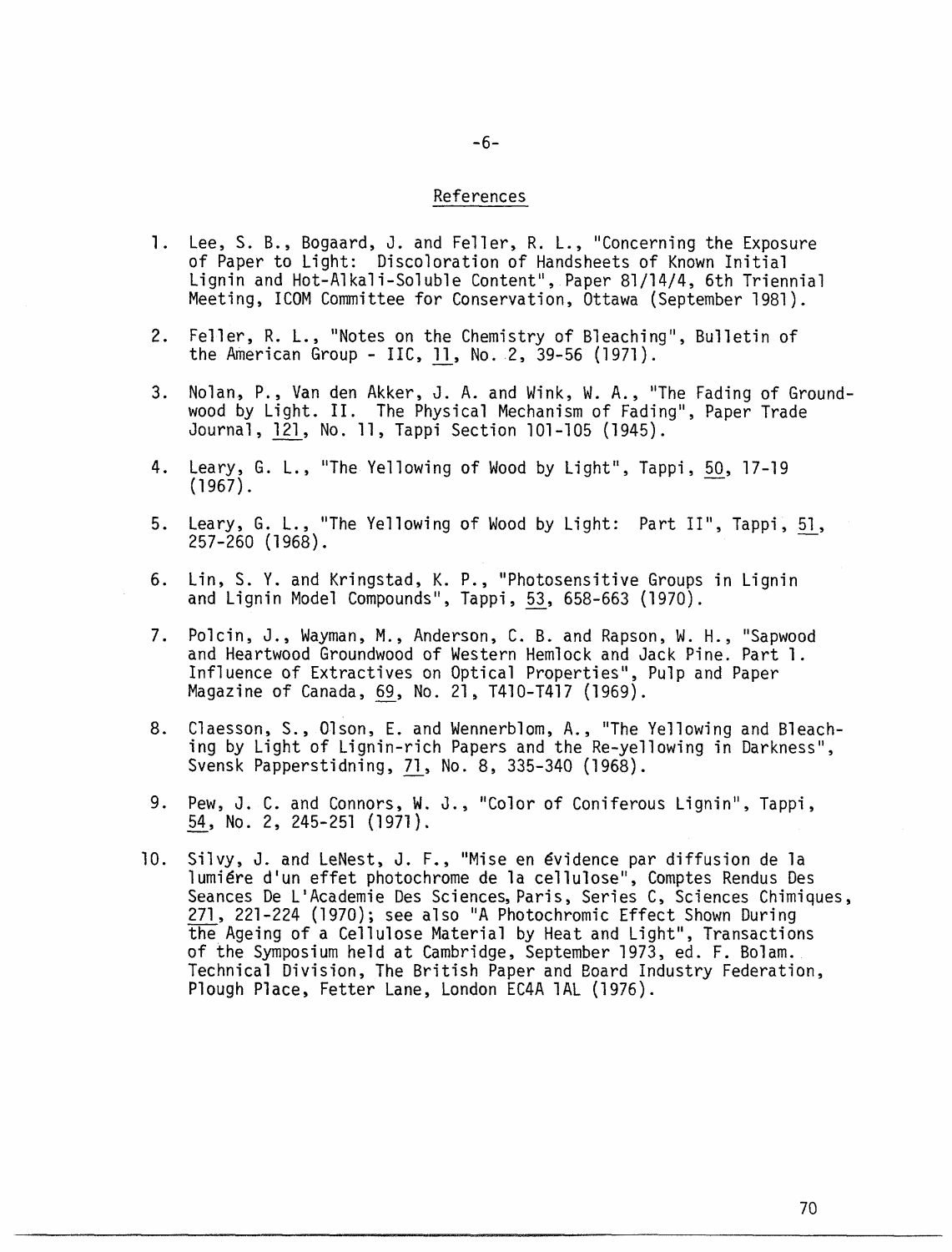|  |  | Table I. Effect of Wavelength on Yellowing of Newspaper |  |  |
|--|--|---------------------------------------------------------|--|--|
|  |  | $(from$ Leary, 1967)                                    |  |  |

| Wavelength of Irradiation,<br>nm | Observed Effect       |
|----------------------------------|-----------------------|
| 330                              | Nil                   |
| 342                              | Nil                   |
| 355                              | Ni1                   |
| 360                              | Very slight yellowing |
| 365                              | Slight yellowing      |
| 370                              | Yellowing             |
| 375                              | Yellowing             |
| 380                              | Yellowing             |
| 385                              | Yellowing             |
| 390                              | Very slight yellowing |

Table II. Effect of Wavelength on Bleaching of Photochemically Yellowed Newspaper (from Leary, 1967)

 $\sim$ 

| Wavelength of Irradiation,<br>nm | Observed Effect  |
|----------------------------------|------------------|
| 400                              | Slight greying   |
| 420                              | Bleaching        |
| 448                              | Bleaching        |
| 480                              | Bleaching        |
| 508                              | Slight bleaching |

 $\sim$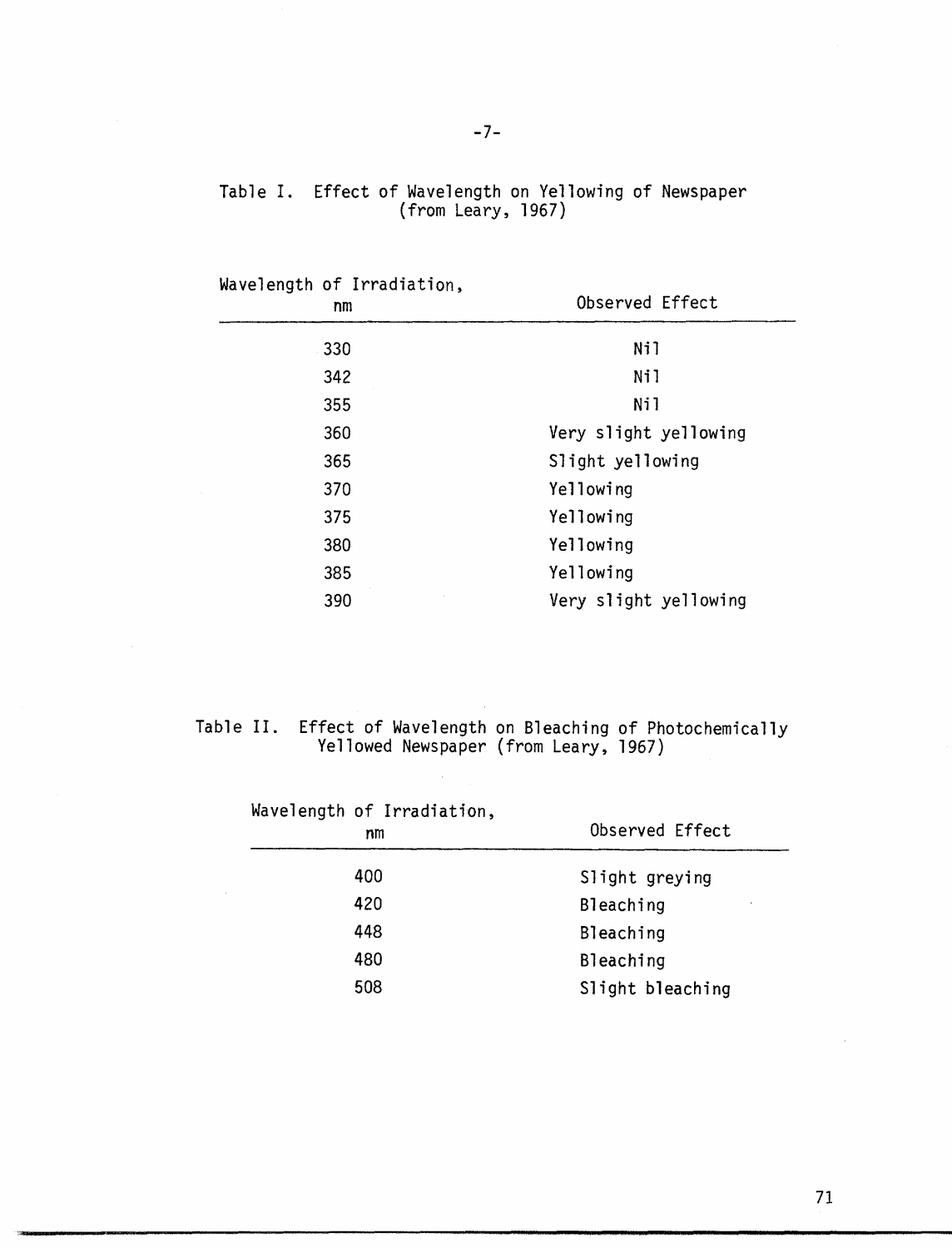

 $-8-$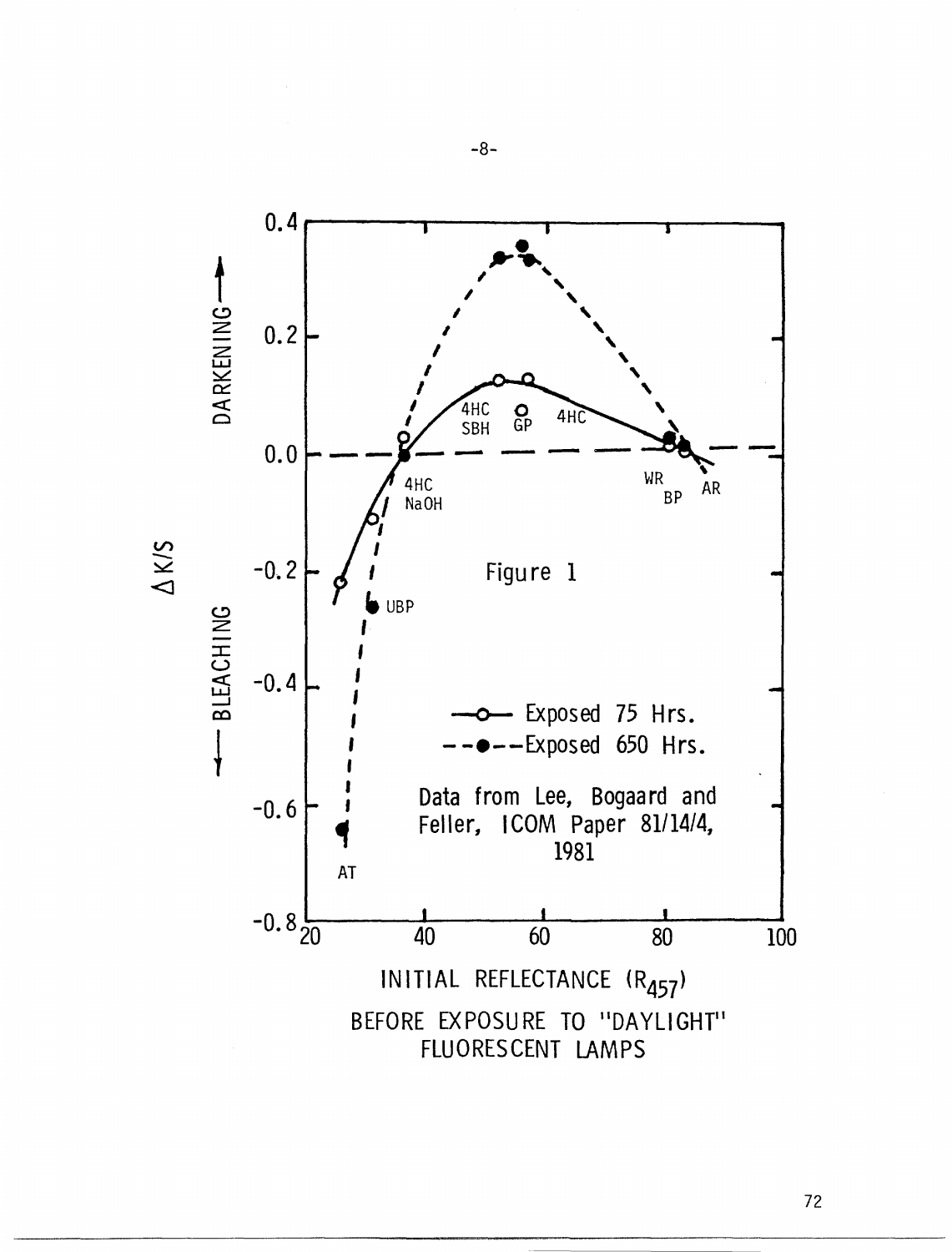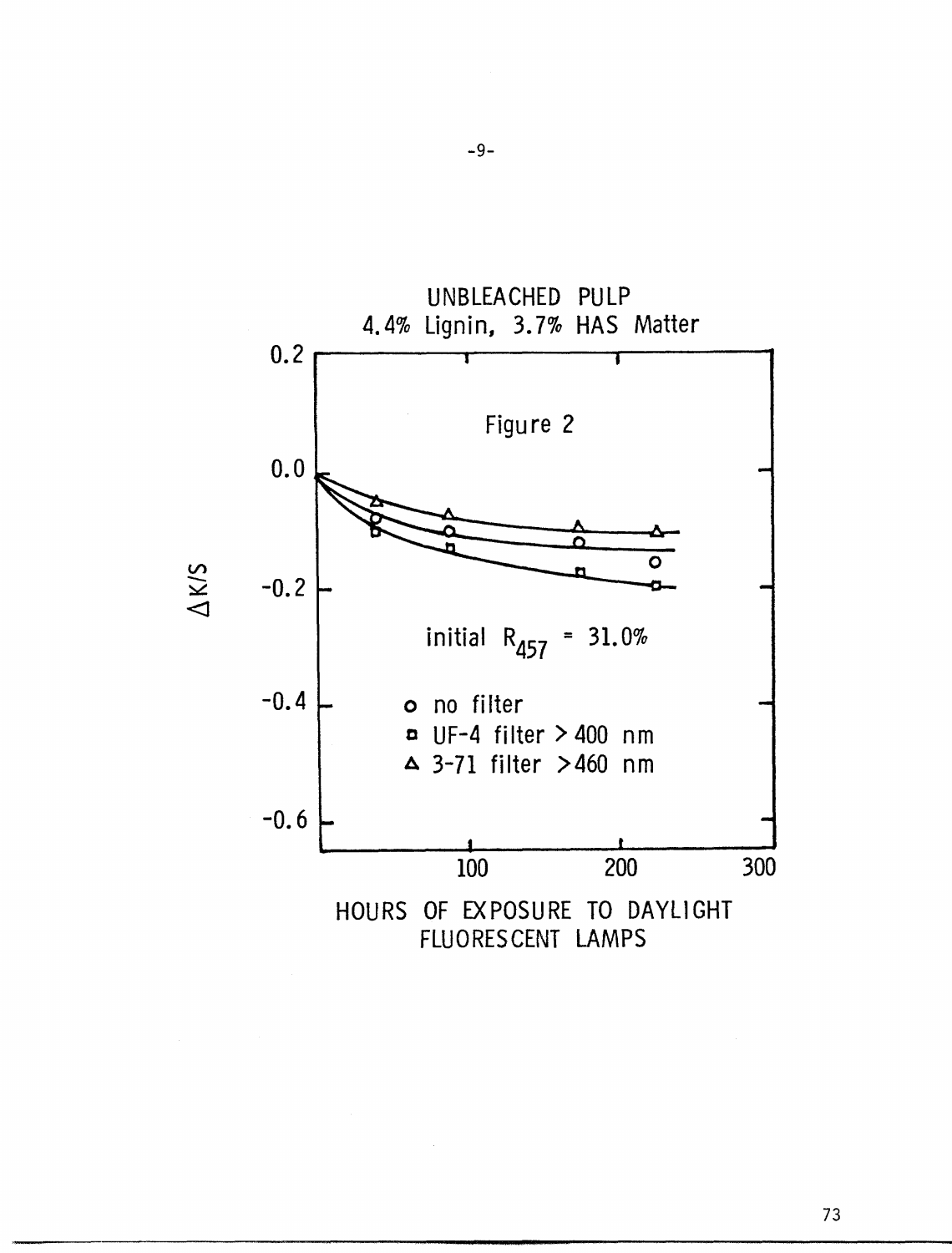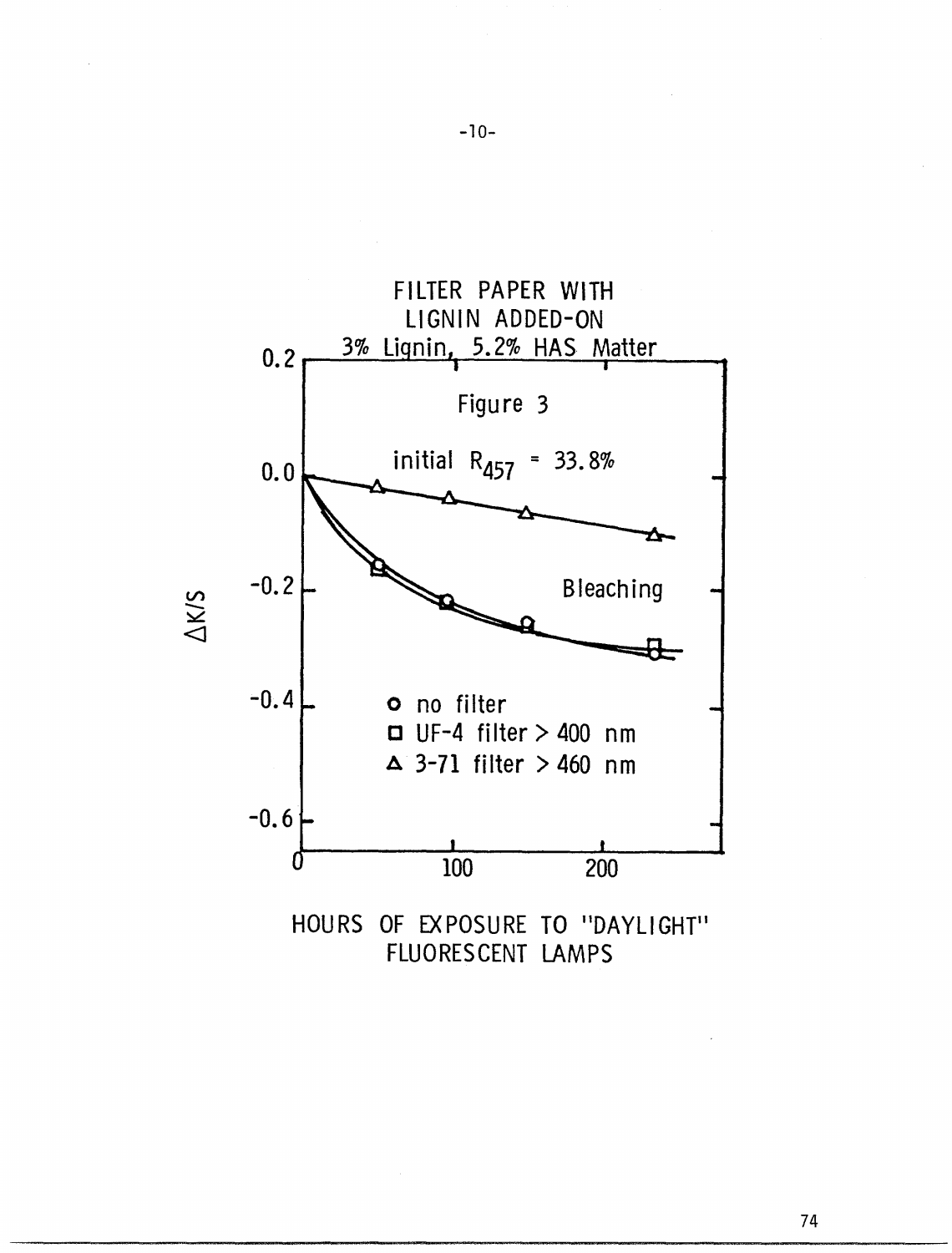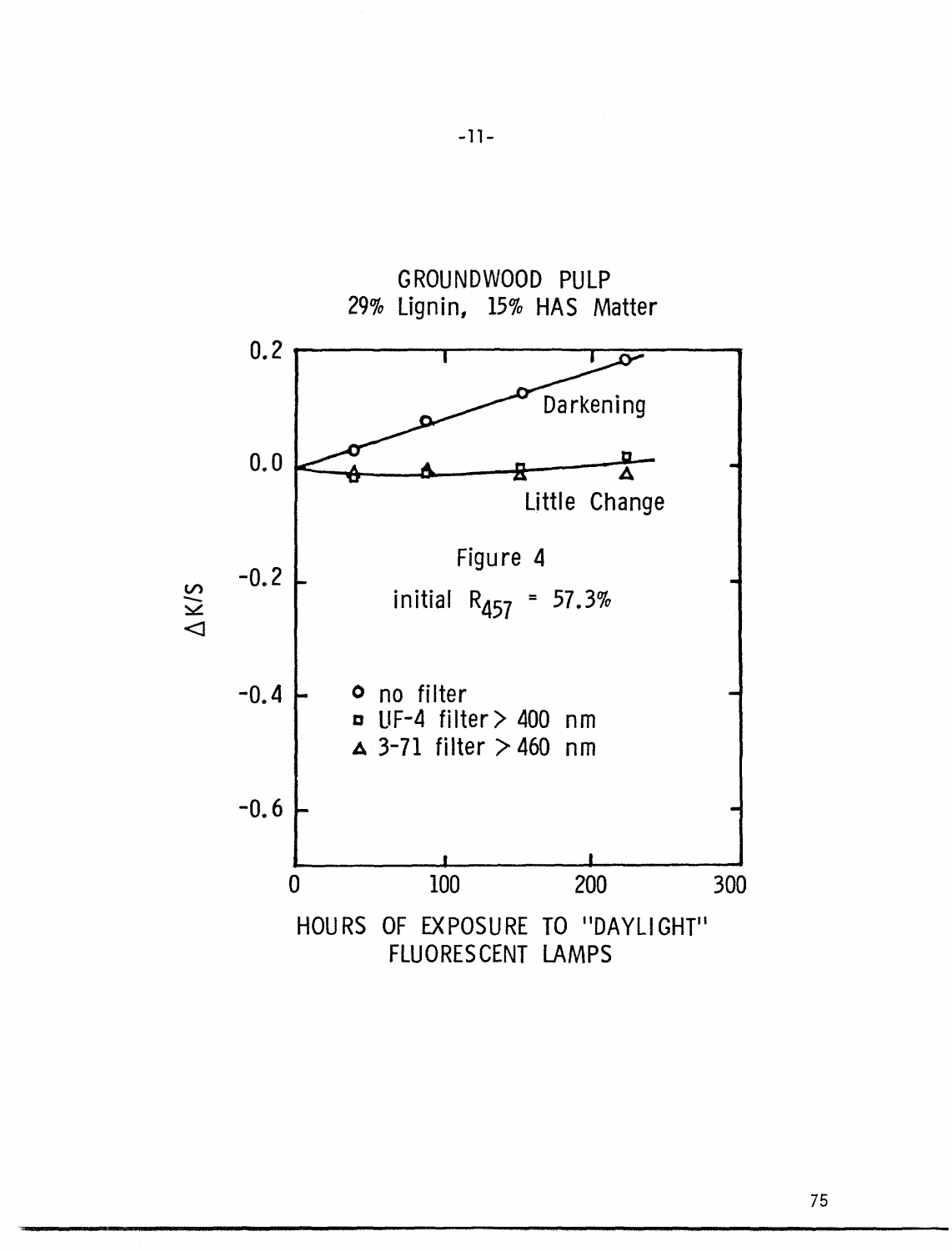

 $-12-$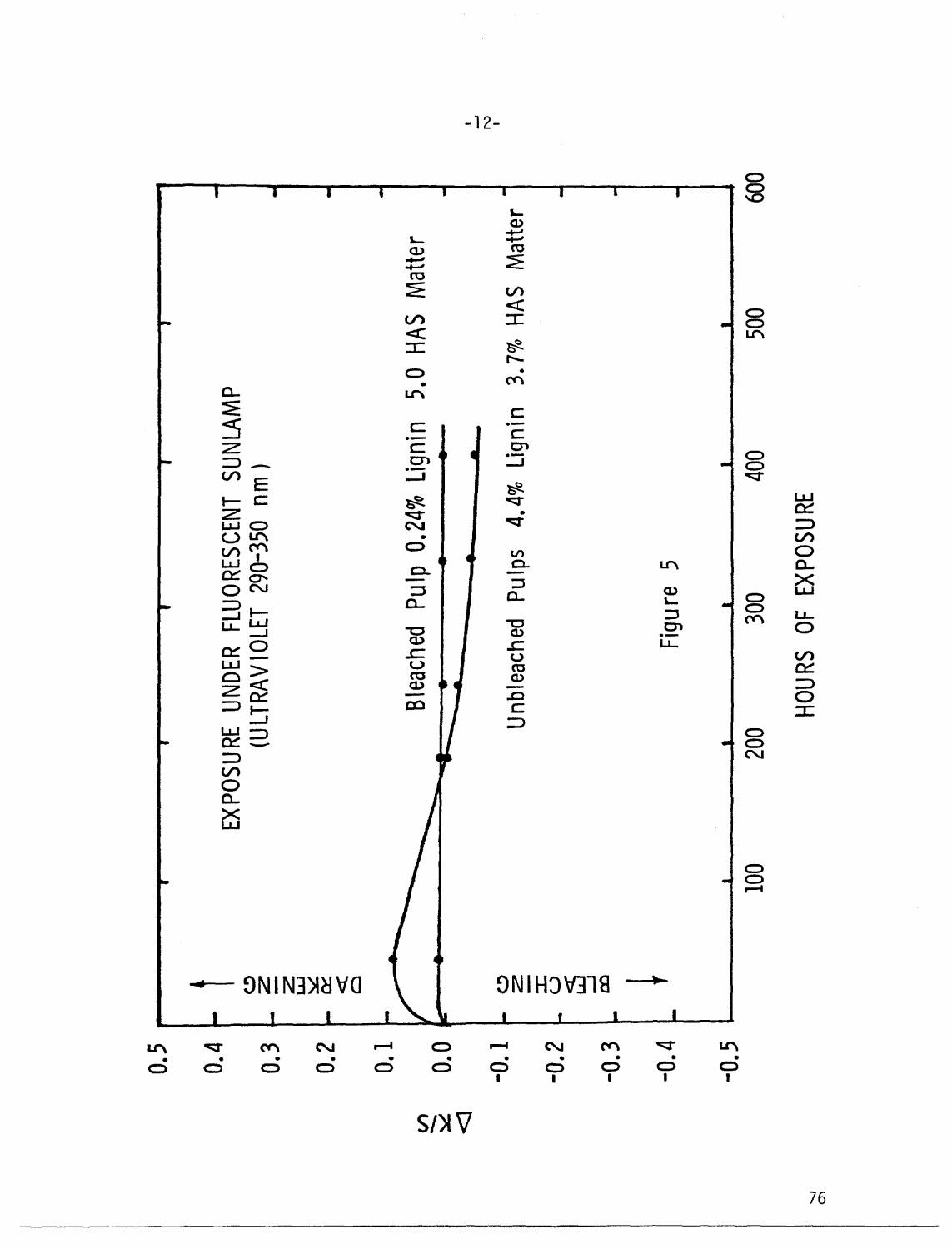

 $-13-$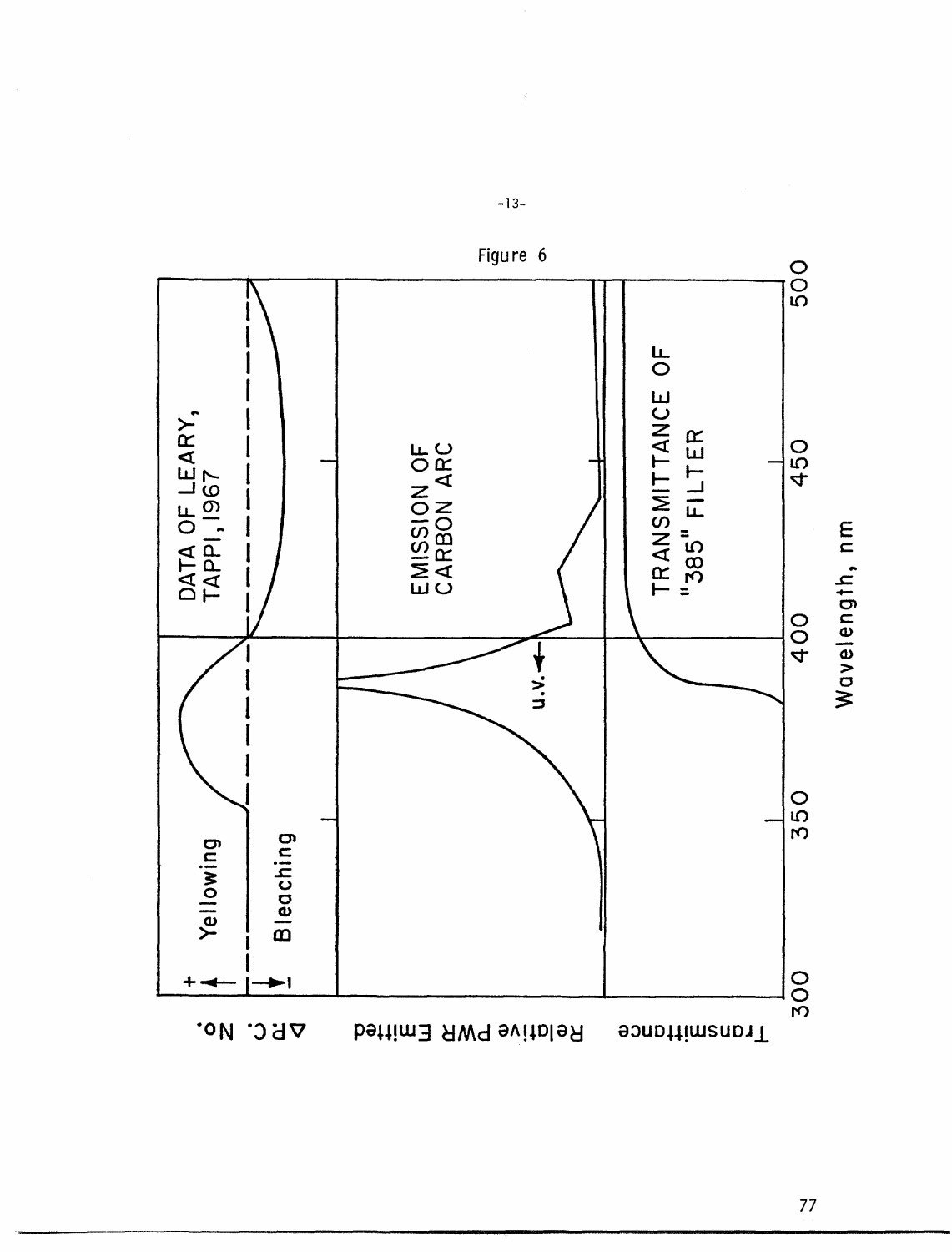





Fig. 3. Ultraviolet absorption spectrum<br>of spruce milled-wood lignin in methyl<br>cellosoive before  $(--)$  and after  $(--)$  ex-<br>posure to near ultraviolet light for 3 hr.

Changes in Absorption Coefficient, c, of Lignin in<br>Ultraviolet Region. Data of Lin and Kringstad, 1970 Ultraviolet Region. Figure 8.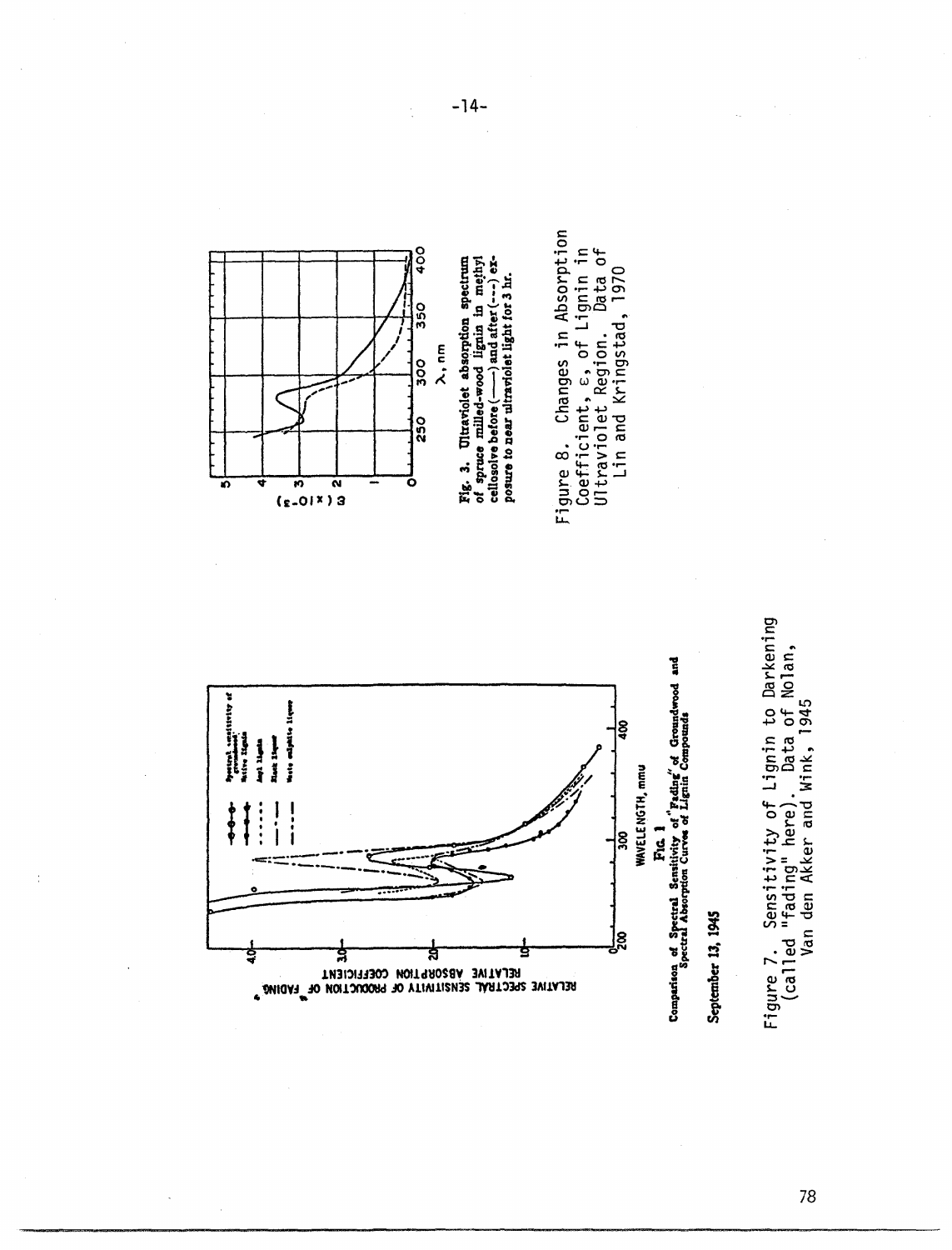





pulps before and after thermal ageing: 1) original pulps, 2) EDTA treated, 3) ethanol-benzene ex-<br>tracted, 4) acetone-water extracted (1:1). Figure 9. Author's Figure 7 Illustrating<br>Changes in Reflectance of Pulps in the Visible Region, Showing Usefulness of Subtracting the Curves of Reflectance Seen in Author's Figure 6.

Data of Polcin, et. al., 1969

$$
[DC\lambda] = \frac{K/S_0 - K/S_1}{K/S_0}
$$

 $-15-$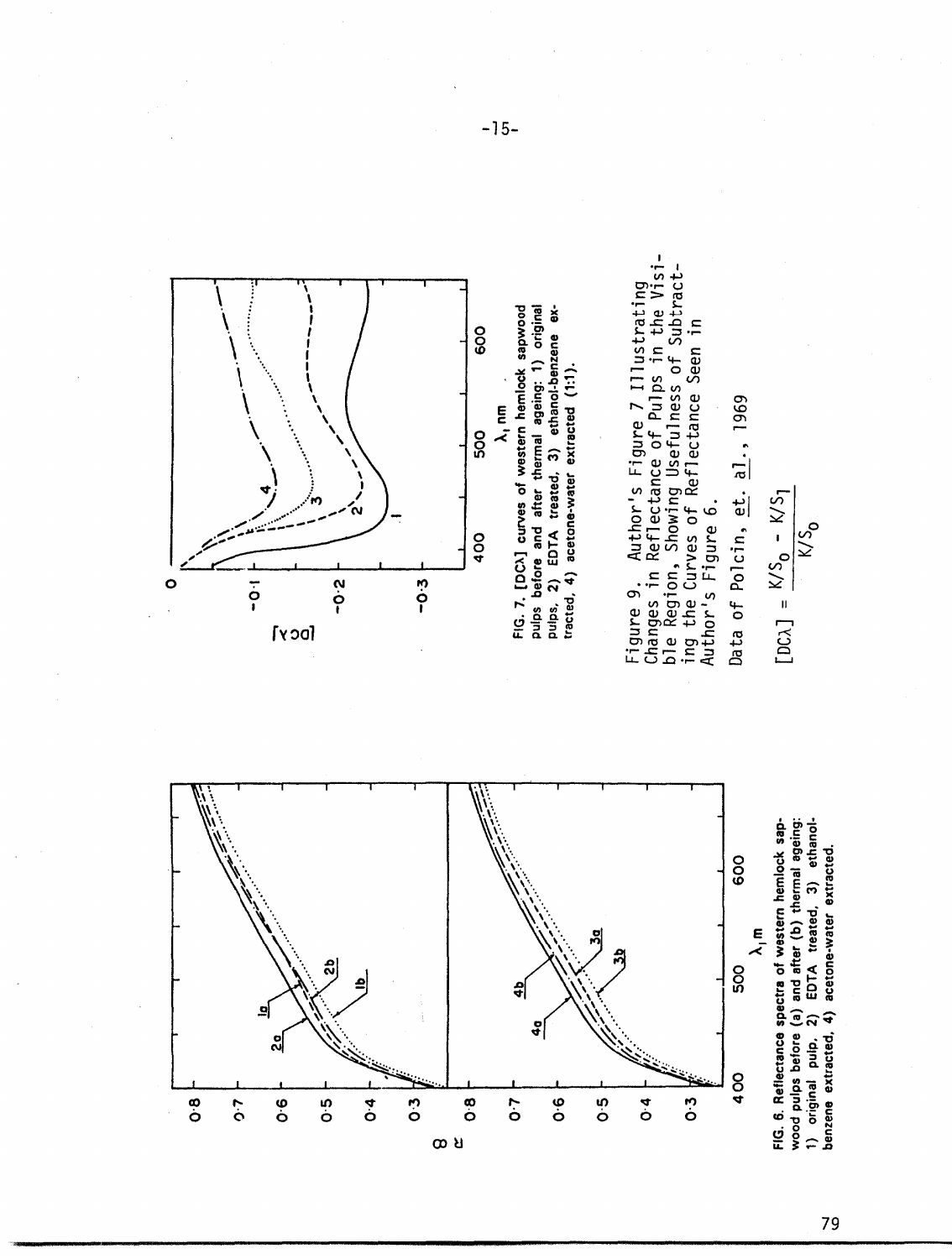

Fig. 13. Relative reflectivity at 430 nm of newsprint, irra-<br>diated at 365 nm for 30 minutes, as a function of the duration of the bleaching at 436 nm. 1. Measured immediately after bleaching. 2. Measured 2 weeks later.



Fig. 14. Relative reflectivity as a function of wave-length of newsprint showing re-yellowing after irradiation and bleaching. 1. Irradiated at  $365$  nm for 30 minutes. 2. As 1 but bleached at  $436$  nm for 60 minutes, mea



Fig. 4. Relative reflectivity at 470 nm of high yield bisulphite liner as a function of the duration of the irradiation at 365 nm. 2. As I but bleached at 436 nm for 60 minutes, measured immediately after bleaching. 3. As 2 but measured 24 hours later.



Fig. 15. Relative reflectivity as a function of wave-length<br>of irradiated wood from spruce. Reference: Unirradiated<br>sample. 1. Irradiated at  $365$  nm for 8 hours. 2. As 1 but<br>bleached at  $436$  nm for 2 hours, measured imm